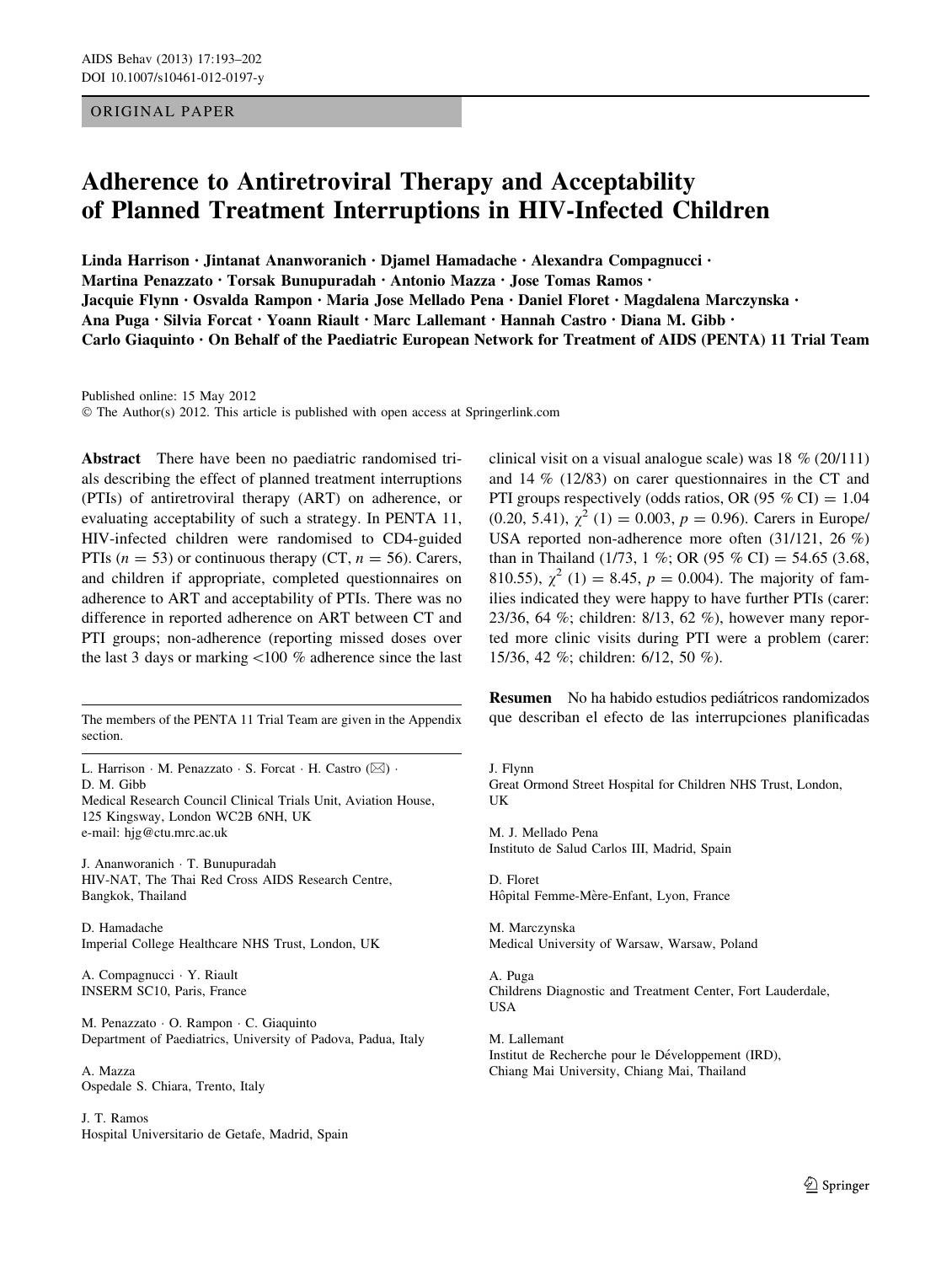del tratamiento (IPT) antirretroviral en el seguimiento del tratamiento o en la aceptabilidad de dicha estrategia. En PENTA11, niños infectados con HIV fueron randomizados o bien en IPT guiadas por sus CD4 ( $n = 53$ ) o bien en terapia continua (TC,  $n = 56$ ). Tanto los cuidadores como los niños, cuando era apropiado, completaron cuestionarios de seguimiento de la terapia antirretroviral y de aceptabilidad de las interrupciones. No se encontró diferencia en cuanto al seguimiento del tratamiento entre los dos grupos. No seguimiento (dosis perdidas durante los últimos 3 días o $100 \%$  desde la ultima visita a la clínica en una escala visual analógica) fue del 18 % (20/111) y del 14 % (12/183) en los cuestionarios de los cuidadores en TC y en IPT respectivamente (odds ratios, OR  $(95\%$  CI) = 1.04 (0.20, 5.41),  $\chi^2$  (1) = 0.003,  $p = 0.96$ ). Los cuidadores en Europa/USA informaron de un no seguimiento del tratamiento más a menudo (31/121, 26 %) que en Tailandia  $(1/73, 1\%; \text{OR } (95 \% \text{ CI}) = 54.65 \ (3.68, 810.55), \chi^2(1) =$ 8.45,  $p = 0.004$ ). La mayoría de las familias indicaron que les gustaría realizar más ITP (cuidador: 23/36, 64 %; niños: 8/13, 62 %), sin embargo muchos indicaron que el mayor numero de visitas a la clínica durante la IPT era un problema (cuidador: 15/35, 43 %; niños: 6/12, 50 %).

Keywords Adherence - Acceptability - Planned treatment interruptions · HIV · Children

#### Introduction

AIDS related mortality and morbidity has declined substantially in HIV-infected children since the introduction of combination antiretroviral therapy (ART) [[1,](#page-8-0) [2](#page-8-0)]. However, complete HIV suppression requires a high level of adherence to ART to be sustained over a lifetime [[3,](#page-8-0) [4](#page-8-0)]. In children, the life-long exposure to treatment also raises concerns regarding potential long-term toxicity such as lipodystrophy, osteopenia, and mitochondrial dysfunction [\[5](#page-8-0), [6](#page-8-0)]. Additionally, treatment sequencing, given the greater potential for inadequate dosing and the absence of appropriate licensed drug formulations, is often challenging [[7\]](#page-8-0). Therefore, planned treatment interruptions (PTIs) may be welcomed by children and their families, but may also have a negative impact on adherence once ART is restarted.

Trials evaluating treatment interruptions in adults have reported higher rates of AIDS events/death and serious non-AIDS events in those stopping ART [[8–12\]](#page-8-0), and the SMART trial reported that CD4-guided episodic use of ART resulted in inferior quality of life (QOL) [\[13](#page-8-0)]. PENTA 11 was a pilot study evaluating CD4-guided PTIs in HIV-infected children and the key finding of the trial was that no serious clinical outcomes were reported in children undergoing PTIs [[14](#page-8-0)]. Nevertheless, there was a significant excess of minor clinical events in the PTI group after stopping ART, compared to children on continuous therapy (CT), which may have been problematic for children and families.

There have been no paediatric studies describing the effect of PTIs on adherence within a randomised trial, or evaluating acceptability of such a strategy. In the PENTA 11 trial, adherence to ART and acceptability of PTIs was measured routinely, and this paper presents findings from analyses of these data.

## Methods

## Trial Design

PENTA 11 was an open, multicentre, randomised, phase II, trial (ISRCTN36694210) in HIV-infected children aged 2–15 years, on any ART regimen containing  $\geq$ 3 drugs which had been taken for  $>24$  weeks. Eligibility to participate also required that the two most recent plasma HIV-1 RNA measurements were  $\leq 50$  copies/ml and the two most recent CD4 % measurements were  $\geq$ 30 % (ages 2–6 years) or  $\geq$ 25 % and CD4 count  $\geq$ 500 cells/mm<sup>3</sup> (7–15 years) [\[14](#page-8-0)]. Children were randomised in a 1:1 ratio to either continue ART (CT) or stop ART and then follow a strategy of CD4-guided PTI (ART was restarted if confirmed CD4 % was less than 20 % or more than 48 weeks had been spent off ART; ART could be stopped again after 24 weeks on ART and confirmed CD4  $\%$  was  $\geq$  30  $\%$  (ages 2–6 years) or  $\geq$ 25 % and CD4 count  $\geq$ 500 cells/mm<sup>3</sup>  $(7-15 \text{ years})$  $(7-15 \text{ years})$  $(7-15 \text{ years})$ ; see Fig. 1 in the main trial publication for further details on the design of the trial [[14\]](#page-8-0)), for at least 72 weeks. The protocol was approved by the ethics committee for each participating centre (listed in Acknowledgments). All parents/guardians gave written consent, and children gave written assent, according to their age and knowledge of HIV status.

#### Adherence Questionnaires

Carers, and children if appropriate, were asked to complete adherence questionnaires, adapted from previous PENTA studies [[15,](#page-8-0) [16\]](#page-8-0), at baseline, weeks 24, 48 and 72 in the CT group, and at baseline, then at 4, 12, 24 and 48 weeks after each ART re-start in the PTI group. Questionnaires were completed at the time of scheduled clinic visits; with the help of the nurse or doctor if required.

Adherence was assessed by a question used in previous PENTA studies to measure adherence [[15,](#page-8-0) [16\]](#page-8-0); "Can you say how many times your child has/you have missed a dose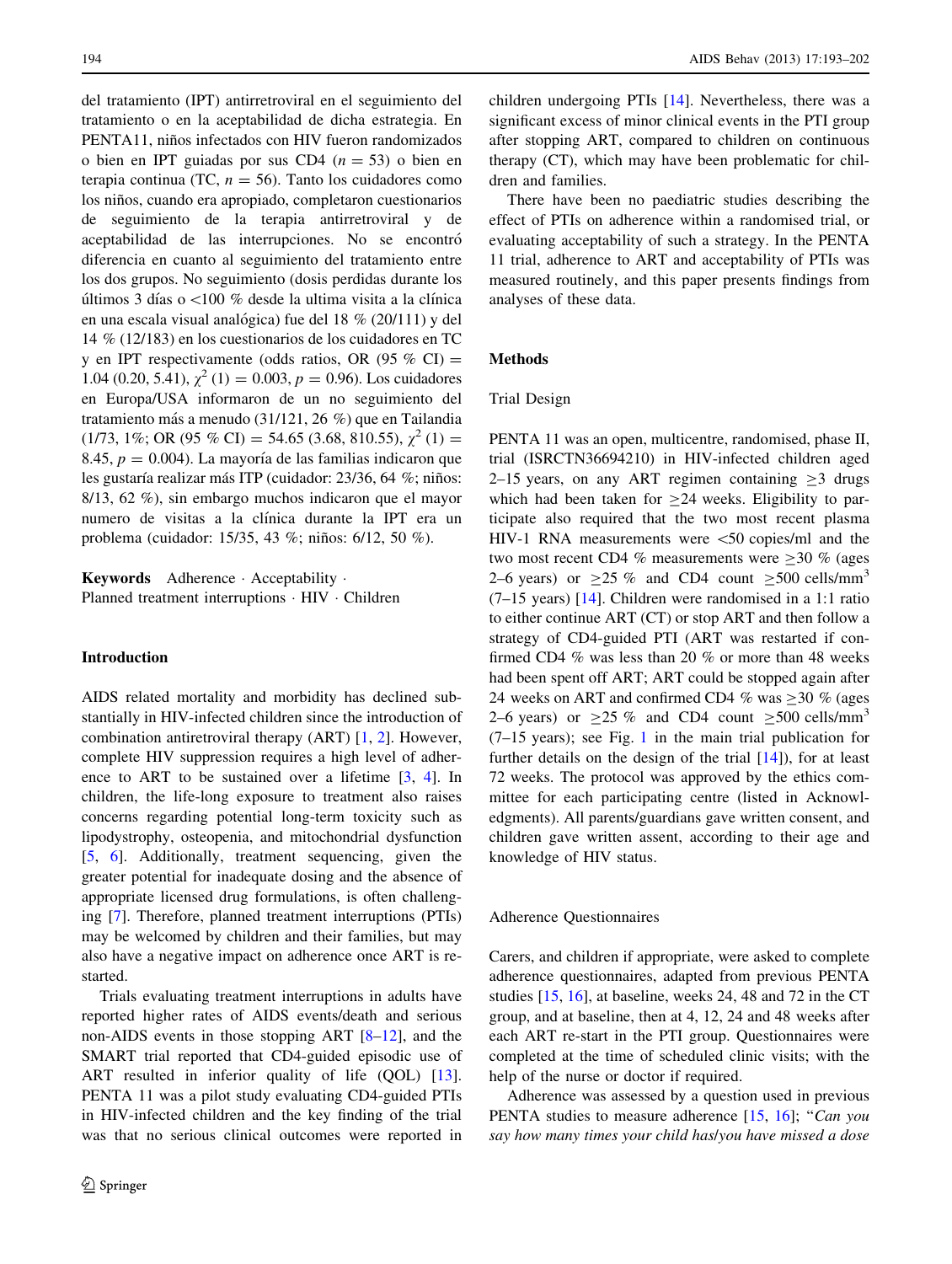<span id="page-2-0"></span>

Fig. 1 Non-adherence during follow-up by randomised group and region. Non-adherence was defined as reporting one or more missed doses over the last 3 days and/or marking  $\lt 100 \%$  adherence since the last clinical visit on the VAS. All child questionnaires were completed in Europe/USA. CT continuous therapy, PTI planned treatment interruption

of antiretroviral medicines over the last 3 days?'' Additionally, carers, and children if appropriate, were asked to mark adherence to ART since the last clinical visit on a visual analogue scale (VAS) consisting of a line ranging from 0 to 100  $\%$  [[17\]](#page-8-0). Clear instructions were given as follows; that 0 % meant no medicines had been taken since the last clinic visit, 50 % meant about half the medicines were taken, and 100 % meant that no doses of any of the medicines had been missed. Both questions were used to assess adherence, the first which had been used before in the study population, and the second to capture adherence between visits.

## Acceptability Questionnaires

Carers, and children if appropriate, randomised to PTI were asked to complete an acceptability questionnaire, adapted from a previous PENTA study [\[16](#page-8-0)], at baseline (protocol amendment) and again at the end of the study.

Participants were asked to choose from five options about how they thought stopping medicines as part of a planned treatment interruption would affect them and the rest of their family. In addition, at baseline, they were asked if they had any concerns about the possible disadvantages of a PTI, and at the end of the study if they were happy to undergo further PTIs. Other structured questions included asking about problems while on PTIs and with restarting medicines following a PTI, as well as asking if there was any difference giving or taking medicines before or after a PTI.

#### Statistical Analysis

Non-adherence was defined as either reporting one or more missed doses over the last 3 days and/or marking  $\lt 100 \%$ on the VAS. Due to the different proportion of questionnaires completed in Europe/USA and Thailand, analyses were performed by region as well as by randomised group. As the design of the study meant that the PTI group restarted ART at different times, adherence data from questionnaires from all time points were combined per group and analysed together (including data from questionnaires completed after each ART restart in the PTI group). For comparisons over time, data from each time point were compared (data after the first restart only in the PTI group). Carer or child questionnaires not completed at all at particular time points were omitted from all analyses; individual questions not answered on carer/child questionnaires which had been partly completed were omitted from the analysis of that question. Comparisons of proportions were analysed using Chi-squared  $(\chi^2)$  tests and differences in medians using the Wilcoxon rank-sum test. Multilevel univariate logistic regression was used to analyse the results of multiple questionnaires per person completed during follow-up; fixed-effects odds ratios (OR) and confidence intervals (CI) are reported.

## Results

PENTA 11 randomised 110 children from three continents between November 2004 and December 2006: Europe (83 children), USA (4), Thailand (23). One child (randomised in error) was excluded, leaving 109 children (53 CT, 56 PTI) included in the analysis. At baseline the median age was 9 (range 2–16) years, and median CD4 % was 37 % (interquartile range (IQR): 33, 4[1](#page-3-0)) (see Table 1 in the main trial publication for further details of the baseline characteristics  $[14]$  $[14]$ ). In the PTI group, 19 (34 %) children reached the CD4-guided ART restart criteria between 6 and 42 weeks after stopping ART, 32 (57 %) restarted ART because they had been off ART for 48 weeks, four restarted for other reasons and one child did not restart ART for social reasons. Sixteen children had a second PTI, and no child had a third PTI. No child died or had a new CDC C diagnosis, and 1 child (2 %) in the CT group versus 4 (7 %) in the PTI group (difference 5, 95 % CI  $-2$  to +13 %; adjusted OR (95 % CI) = 4.09 (0.42, 39.78),  $\chi^2$  $(1) = 1.47, p = 0.23$  reached a CD4 outcome [\[14](#page-8-0)]. However, 50 clinical events, mainly grade 2, were reported in 29 (52 %) PTI children compared with 26 in 15 (28 %) CT children (rate ratio  $(95\% \text{ CI}) = 2.35 (1.27-4.39),$  $z = 2.87$  $z = 2.87$  $z = 2.87$ ,  $p = 0.004$ ) (see Table 2 in the main trial publication for full details of the clinical events reported [[14\]](#page-8-0)).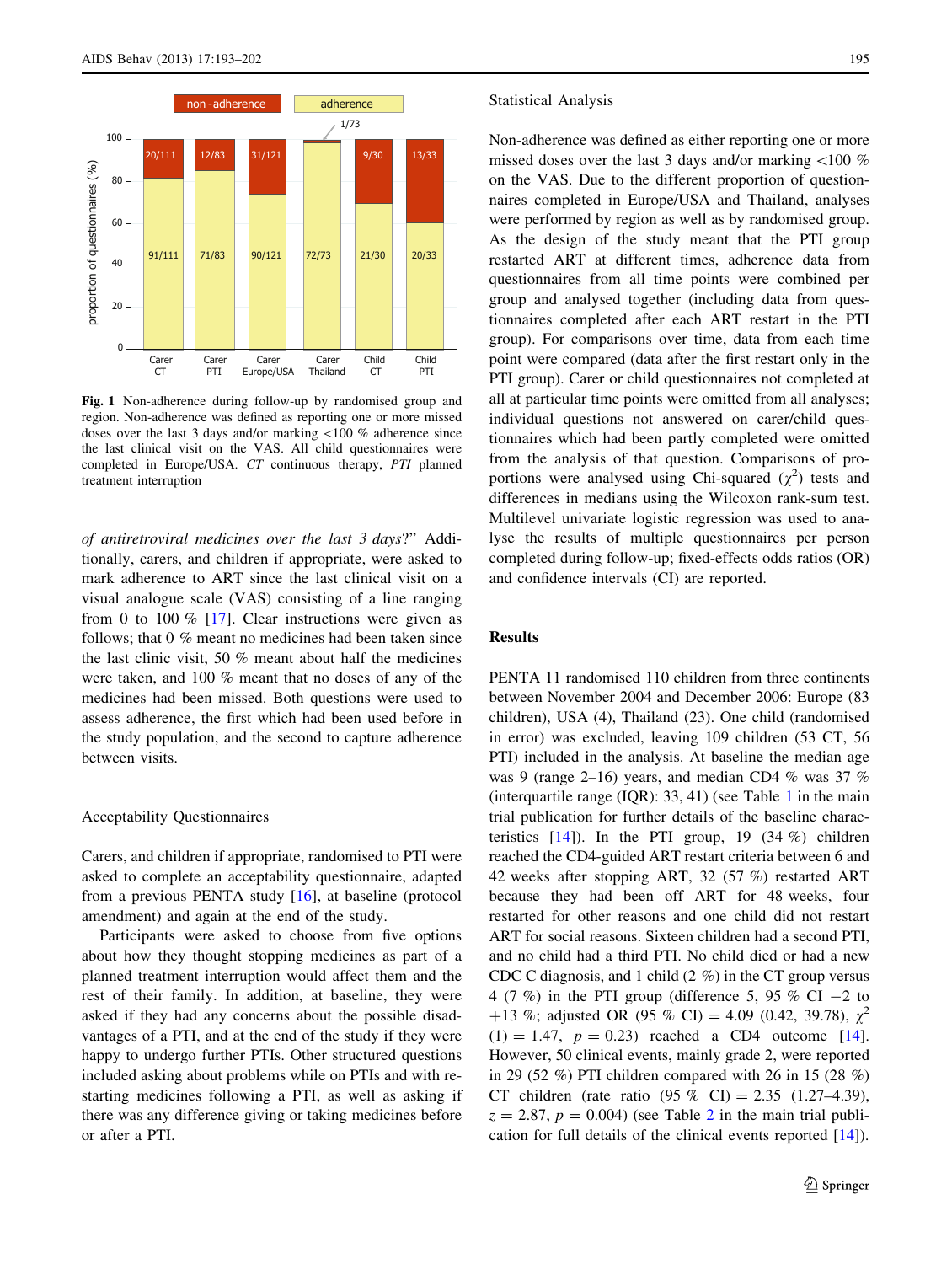<span id="page-3-0"></span>Table 1 Characteristics by randomised group and region

ART antiretroviral therapy, CT continuous therapy, PTI planned treatment interruption, ABC abacavir, 3TC lamivudine, NVP nevirapine, EFZ efavirenz, d4T stavudine, AZT zidovudine, IQR inter-quartile range, NRTI nucelos(t)ide reverse transcriptase inhibitor, NNRTI non-nucleoside reverse transcriptase inhibitor, PI protease inhibitor

<sup>a</sup> Nine children (five Europe/ USA CT and four Europe/USA PTI) were South American, four (two Europe/USA CT and two Europe/USA PTI) were mixed black/white and one (Europe/ USA PTI) was American Indian

**b** Non-adherence was defined as either reporting one or more missed doses over the last three days or marking  $\lt$ 100 % adherence since the last clinical visit on the VAS

<sup>c</sup> On or before the last adherence questionnaire

<sup>d</sup> Only counted as not known if child is  $>10$  years and in Europe/USA. In Thailand questionnaires were only completed by carers

Europe/USA CT Europe/USA PTI Thailand CT Thailand PTI Number of children 41 (1 in USA) 45 (3 in USA) 12 11 Age at baseline (years) Median (IOR) 10.1 (7.1–12.0) 9.3 (6.8–12.0) 8.0 (5.8–12.9) 8.2 (6.7–11.4) 10 to  $\langle 16 \, (%)$  21 (54) 19 (42) 5 (42) 3 (27) Gender (%) Male 17 (42) 23 (51) 5 (41) 4 (36) Ethnic origin (%) White  $17 (42)$   $21 (47)$   $0 (0)$   $0 (0)$ Black 17 (42) 17 (38) 0 (0) 0 (0) Asian 0 (0) 0 (0) 12 (100) 11 (100) Other<sup>a</sup>  $7 (17)$   $7 (16)$   $0 (0)$   $0 (0)$  $CD4%$ Median (IQR) 37 (35–41) 37 (33–43) 35 (32–38) 34 (32–41) Carer reported non-adherence<sup>b</sup> at baseline  $(\%)$ Yes  $1(2)$  5 (11)  $0(0)$  0 (0) No 25 (61) 20 (44) 12 (100) 11 (100) Not known 15 (37) 20 (44) 0 (0) 0 (0) Relative who completed most carer questionnaires<sup>c</sup> (%) Mother 28 (68) 26 (58) 3 (25) 1 (9) Father  $4 (10)$   $6 (13)$   $1 (8)$   $1 (9)$ Other carer 1 (2) 7 (16) 8 (67) 9 (82) Not known  $8 (20)$  6 (13) 0 (0) 0 (0) Cumulative ART exposure prior to baseline (years) All median (IQR) 7.5 (5.3–9.4) 6.1 (4.6–8.6) 2.9 (1.8–3.9) 2.8 (2.5–3.7) NRTIs median (IQR) 7.5 (5.3–9.2) 6.1 (4.3–8.3) 2.9 (1.8–3.9) 2.8 (2.5–3.1) NNRTIs median (IQR) 1.4 (0.0–4.3) 3.2 (0.0–5.1) 2.9 (1.8–3.9) 2.8 (2.5–3.1) PIs median (IOR) 4.3 (0.0–5.7) 2.7 (0.0–5.3) 0.0 0.0 0.0 Child<sup>d</sup> reported non-adherence<sup>b</sup> at baseline  $(\%)$ Yes  $2(10)$  0 (0) No  $10 (47)$  6 (32) Not known 9 (43) 13 (68) Knowledge of HIV infection status<sup>c</sup>  $(\%)$ 

Yes 16 (39) 15 (33) 8 (67) 7 (64) No 17 (41) 19 (42) 4 (33) 4 (36) Not known 8 (20) 11 (24) 0 (0) 0 (0)

At baseline, carer reported non-adherence was similar across randomised groups, but carers in Europe/USA reported non-adherence more often than in Thailand (Table 1; Europe/USA 6/51, 12 %; Thailand 0/23, 0%;  $\gamma^2$  $(1) = 2.94$ ,  $p = 0.09$ . Carer questionnaires in Europe/ USA were mainly completed by the mother/father (mother: 54/86, 63 %; father: 10/86, 12 %), while in Thailand it was predominantly another carer (17/23, 74%;  $\chi^2$  (2) = 35.97,  $p<0.001$ ). Additionally children enrolled in Europe/USA had been exposed to ART for longer than those from Thailand (median [IQR]: Europe/USA 7.0 years [4.7, 9.2], Thailand 2.9 years [2.0, 3.9];  $z = -5.49$ ,  $p < 0.001$ ), but fewer were reported to have knowledge of their infection status (Europe/USA 31/67, 46 %; Thailand 15/23, 65 %). Children in Europe/USA reported similar baseline nonadherence across randomised groups (Table 1); children in Thailand did not complete questionnaires.

#### Adherence Questionnaires During Follow-Up

At least one adherence questionnaire was completed during follow-up by a carer for 49/53 (92 %) children in the CT and 46/56 (82 %) in the PTI group ( $\chi^2$  (1) = 2.59, p = 0.11) (Table [2\)](#page-4-0). The proportion of returned carer questionnaires was higher in Thailand (73/75, 97 %) compared to Europe/USA (134/289, 46 %;OR (95 % CI) =  $0.0072$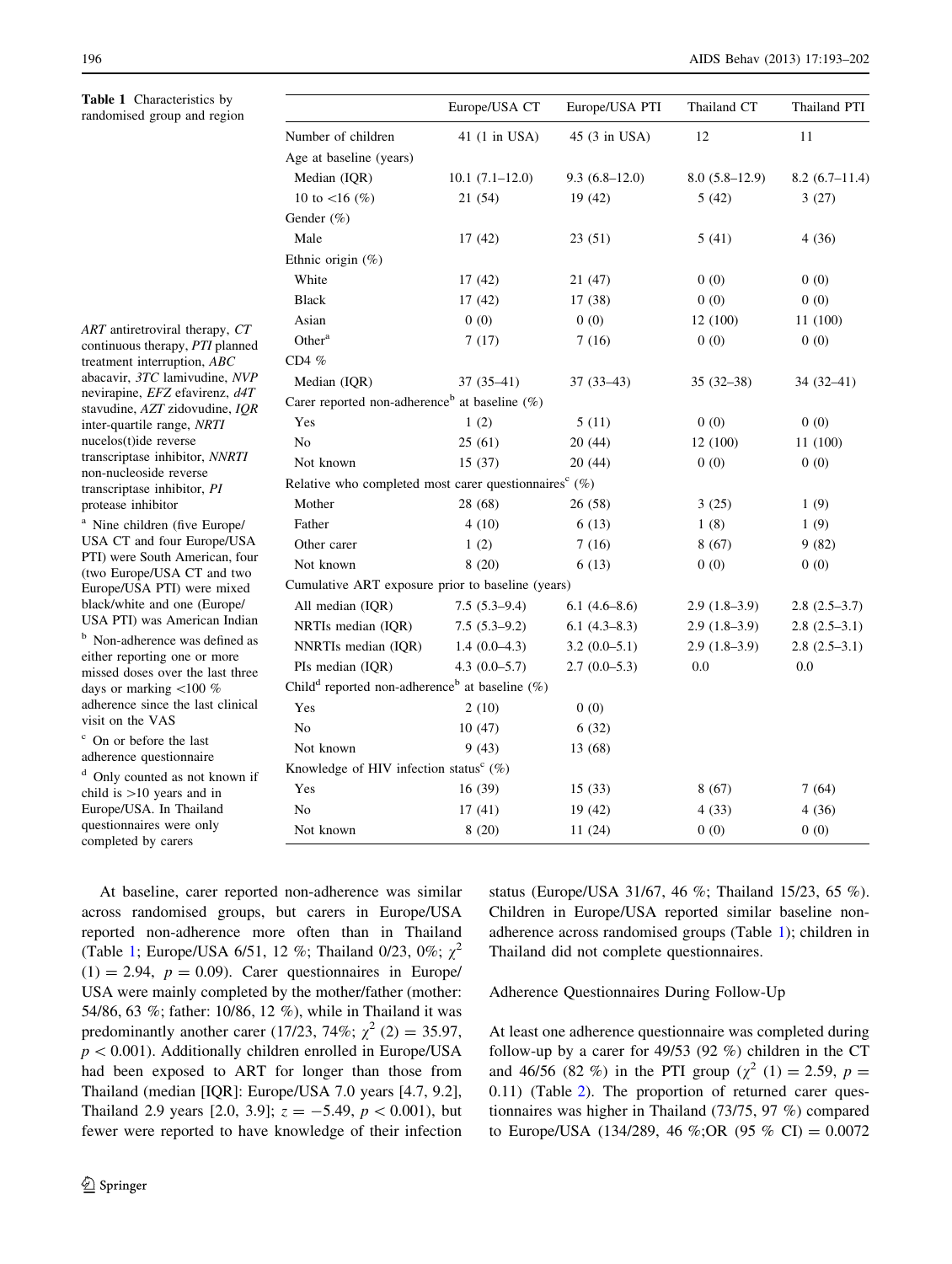<span id="page-4-0"></span>Table 2 Questionnaires completed during follow-up by randomised group and region

| Total number completed            | Carer overall $(\%)$ | Carer Europe/USA (%) | Carer Thailand $(\% )$ | Children <sup>a</sup> Europe/USA $(\%)$ |
|-----------------------------------|----------------------|----------------------|------------------------|-----------------------------------------|
| Adherence CT <sup>b</sup>         |                      |                      |                        |                                         |
| Overall during follow-up          | 116/159 (73)         | 80/123 (65)          | 36/36 (100)            | 31/69(45)                               |
| At week 24                        | 38/53 (72)           | 26/41 (63)           | 12/12(100)             | 7/22(32)                                |
| At week 48                        | 36/53(68)            | 24/41 (59)           | 12/12 (100)            | 12/23(52)                               |
| At week 72                        | 42/53 (79)           | 30/41 (73)           | 12/12(100)             | 12/24(50)                               |
| Adherence PTI <sup>c</sup>        |                      |                      |                        |                                         |
| Overall during follow-up          | 91/205 (44)          | 54/166 (33)          | 37/39 (95)             | 35/76 (46)                              |
| After first re-start <sup>d</sup> | 84/188 (45)          | 50/152 (33)          | 34/36 (94)             | 27/62 (44)                              |
| At week 4                         | 20/53(38)            | 12/44 (27)           | 8/9(89)                | 7/19(37)                                |
| At week 12                        | 22/53(42)            | 14/44 (32)           | 8/9(89)                | 7/19(37)                                |
| At week 24                        | 26/50(52)            | 17/41 (42)           | 9/9(100)               | 9/17(53)                                |
| At week 48                        | 16/32(50)            | 7/23(30)             | 9/9(100)               | 4/7(57)                                 |
| After second re-start             | 7/17(41)             | 4/14(29)             | $3/3$ (100)            | 8/14(57)                                |
| At week 4                         | 3/7(43)              | $2/6$ (33)           | 1/1(100)               | 2/5(40)                                 |
| At week 12                        | $2/6$ (33)           | 1/5(20)              | 1/1(100)               | 2/5(40)                                 |
| At week 24                        | 2/4(50)              | 1/3(33)              | 1/1(100)               | 3/3(100)                                |
| At week 48                        |                      |                      |                        | 1/1(100)                                |
| Acceptability PTI                 |                      |                      |                        |                                         |
| Baseline <sup>e</sup>             | 18/35(51)            | 15/26 (58)           | 3/9(33)                | 9/15(60)                                |
| End of the study                  | 37/56 (66)           | 27/45 (60)           | 10/11(91)              | 14/23(61)                               |
| Children with at least one        |                      |                      |                        |                                         |
| Adherence CT                      | 49/53 (92)           | 37/41 (90)           | 12/12(100)             | 21/26(81)                               |
| Adherence PTI                     | 46/56 (82)           | 35/45 (78)           | 11/11(10)              | 22/26(85)                               |
| Acceptability PTI                 | 43/56 (77)           | 33/45 (73)           | 10/11 (91)             | 19/25 (76)                              |

CT continuous therapy, PTI planned treatment interruption

<sup>a</sup> Only counted as missing if child is  $>10$  years

<sup>b</sup> Carer: OR (week 48 vs. 24, 95 % CI) = 0.78 (0.29, 2.08), OR (week 72 vs. 24, 95 % CI) = 1.75 (0.61, 5.02),  $\chi^2$  (2) = 2.35, p = 0.31

Children: OR (week 48 vs. 24, 95 % CI) = 3.92 (0.74, 20.82), OR (week 72 vs. 24, 95 % CI) = 3.31 (0.64, 17.14),  $\chi^2$  (2) = 2.93, p = 0.23 <sup>c</sup> Two children restarted ART at the end of the study, one child did not restart ART

<sup>d</sup> Carer: OR (week 12 vs. 4, 95 % CI) = 1.42 (0.44, 4.57), OR (week 24 vs. 4, 95 % CI) = 3.43 (0.99, 11.80), OR (week 48 vs. 4, 95 % CI) = 1.65 (0.42, 6.46),  $\chi^2$  (3) = 3.99, p = 0.26

Children: OR (week 12 vs. 4, 95 % CI) = 1.00 (0.16, 6.33), OR (week 24 vs. 4, 95 % CI) = 3.51 (0.50, 24.59), OR (week 48 vs. 4, 95 % CI) = 3.54 (0.27, 47.05),  $\chi^2$  (3) = 2.44, p = 0.49

<sup>e</sup> Only counted as missing if after the protocol amendment: October 2005

(0.00097, 0.054),  $\chi^2$  (1) = 23.12,  $p < 0.001$ ). The number of questionnaires completed did not differ over time in either randomised group for carers or children (Table 2).

The question on missed doses over the last 3 days was answered on 182/207 (88 %) carer questionnaires and the VAS was marked on 160/207 (77 %). 2/194 (1 %) reported both missed doses and marked at  $\langle 100 \% \rangle$  on the VAS, 5 (3 %) reported missed doses but did not mark the VAS, and 25 (13 %) marked at \100 % on the VAS (of which 19 reported no missed doses in the last 3 days and 6 did not answer the question). This led to an overall non-adherence rate of 32/194 (16 %) during follow-up.

Figure [1](#page-2-0) shows the reported non-adherence by randomised group and region. There was no difference in carer reported non-adherence between CT and PTI groups (18 vs. 14 % respectively; OR (95 % CI) = 1.04 (0.20, 5.41),  $\chi^2$  (1) = 0.003, p = 0.96) and it did not differ over time on CT (week 24: 14 % (5/37), week 48: 20 % (7/35), week 72: 21 % (8/39);  $\chi^2$  (2) = 1.56, p = 0.46) or after first re-start in PTI group (week 4: 21 % (4/19), week 12: 11 % (2/19), week 24: 21 % (5/24), week 48: 0 % (0/14);  $\chi^2$  (2) = 1.00,  $p = 0.61$ , week 48 omitted from model). Carers reported non-adherence more often in Europe/USA than in Thailand (26 vs. 1 % respectively; OR (95 % CI) = 54.65 (3.68, 810.55),  $\chi^2$  (1) = 8.45,  $p = 0.004$ ).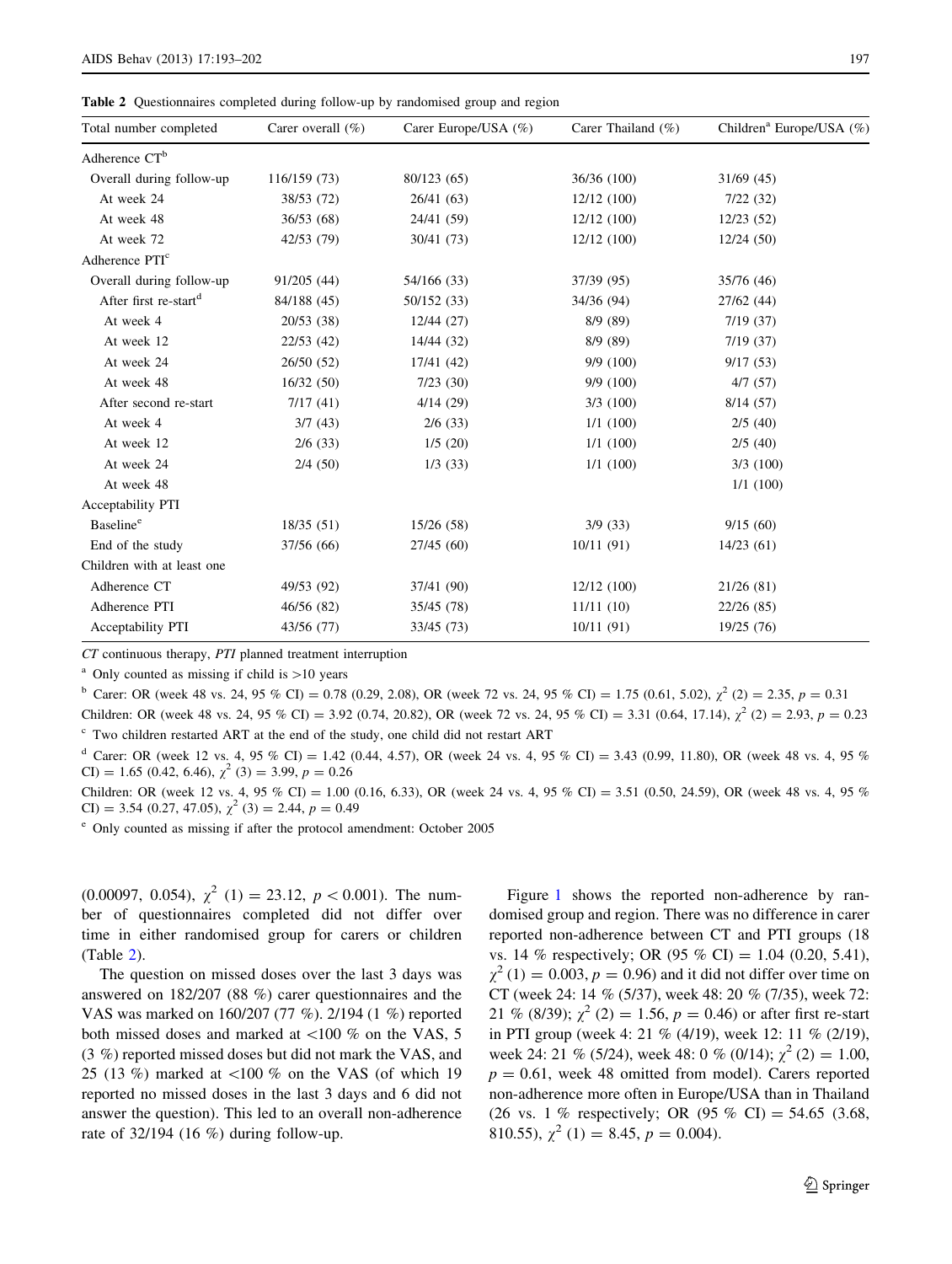Children from Europe/USA who completed questionnaires were of a median (IQR) age of 11 (10–14) years. Non-adherence was reported by these children on 35 % (22/63) of questionnaires but did not differ by randomised groups (Fig. [1](#page-2-0), CT 30 %; PTI 39 %; OR (95 % CI) = 3.10  $(0.25, 37.79), \chi^2(1) = 0.79, p = 0.38$  or over time (CT  $\chi^2$ )  $(2) = 1.09, p = 0.58$ ; PTI after first re-start,  $\chi^2(3) = 4.20$ ,  $p = 0.24$ ). On the 36 occasions when both the child and their carer completed separate questionnaires, non-adherence was reported by both on eight occasions and only the child on 2.

#### Acceptability Questionnaires

Small numbers of acceptability questionnaires were completed at baseline as these were only included in a protocol amendment after the trial had started (October 2005). Overall questionnaire return rates among carers who were offered questionnaires were 13/20 (65 %) in Thailand and 42/71 (59 %) in Europe/USA (OR (95 % CI = 0.79 (0.23, 2.73),  $\chi^2$  (1) = 0.14,  $p = 0.71$ ) (Table [2\)](#page-4-0).

At baseline, 94 % (17/18) of carers and 89 % (8/9) of children thought PTIs would make life easier, decreasing to 65 % (24/37,  $\gamma^2$  (1) = 2.02,  $p = 0.16$ ) of carers and 79 % (11/14,  $\chi^2$  (1) = 0.37, p = 0.54) of children by the end of the study; Europe/USA carers reported PTIs more favourably (overall: Europe/USA easier 34/42, 81 %; Thailand 7/13, 54 %;  $\chi^2$  (1) = 3.84,  $p = 0.05$ ) (Fig. 2). At baseline only 5/18 (28 %) of carers (Europe/USA 4/15, 27 %; Thailand 1/3, 33 %) and 2/8 (25 %) children had concerns about the possible disadvantages of PTI, and at the end of the study most carers (23/36, 64 %) and children (8/13, 62 %) were happy to have further PTIs (Fig. 3). However, again there were differences by region; in Europe/USA 21/26 (81 %) carers said they were happy, but in Thailand



Fig. 2 PTI planned treatment interruption. Carer and child responses to the question ''How do you think (baseline)/did (end of study) stopping medicines as part of a PTI make things for you?'', by randomised group and region



Fig. 3 PTI planned treatment interruption. Carer and child responses to the questions ''Do you have any concerns about the possible disadvantages of a PTI?'' (baseline, left graph) and ''Are you happy to have further PTIs?'' (end of study, right graph), by randomised group and region

opinion was split (yes 2/10, 20 %; no 3/10, 30 %; not sure 5/10, 50 %;  $\chi^2$  (1) = 11.56,  $p = 0.001$ ).

Approximately half of the carers (Europe/USA 12/26, 46 %; Thailand 3/10, 30 %) and children (6/12, 50 %) at the end-of study had found more clinic visits during PTI a problem. Two thirds of children said they did not want to start medicines again following a PTI (7/11, 64 %), but a lower proportion of carers reported this being a problem (Europe/USA 7/20, 35 %, Thailand 2/10, 20 %). When asked if there was any difference giving/taking medicines before and following a PTI, most carers (Europe/USA 16/25, 64 %; Thailand 8/10, 80 %) and children (9/13, 69 %) said there was no difference.

Few carers and children said feeling ill (carer: Europe/ USA 3/22, 14 %; Thailand 2/10, 20 %; children: 1/12, 8 %), developing minor signs/symptoms (carer: Europe/ USA 6/22, 27 %; Thailand 0/10, 0 %; children: 0/12, 0 %), or feeling anxious (carer: Europe/USA 4/17, 24 %; Thailand 1/10, 10 %; children: 1/11, 9 %) during a PTI were problems. Of the 29 children in the PTI group with reported clinical events, few at the end of the study reported feeling ill (1/16), developing minor signs/symptoms (3/15) or feeling anxious (4/15) were problems.

## Discussion

Overall, reported adherence to ART was similar in the CT and PTI groups, and participants reported that PTIs generally made life easier. The majority of children and carers were happy to have further PTIs, and only a few experienced problems with treatment interruptions.

PTIs did not seem to impact negatively on adherence, and the reported adherence rate remained stable over time. These observations are similar to those reported in the Trivacan ANRS 1269 trial in adults [[9\]](#page-8-0), where nonadherence rates, measured by the patient reporting  $\geq$ 1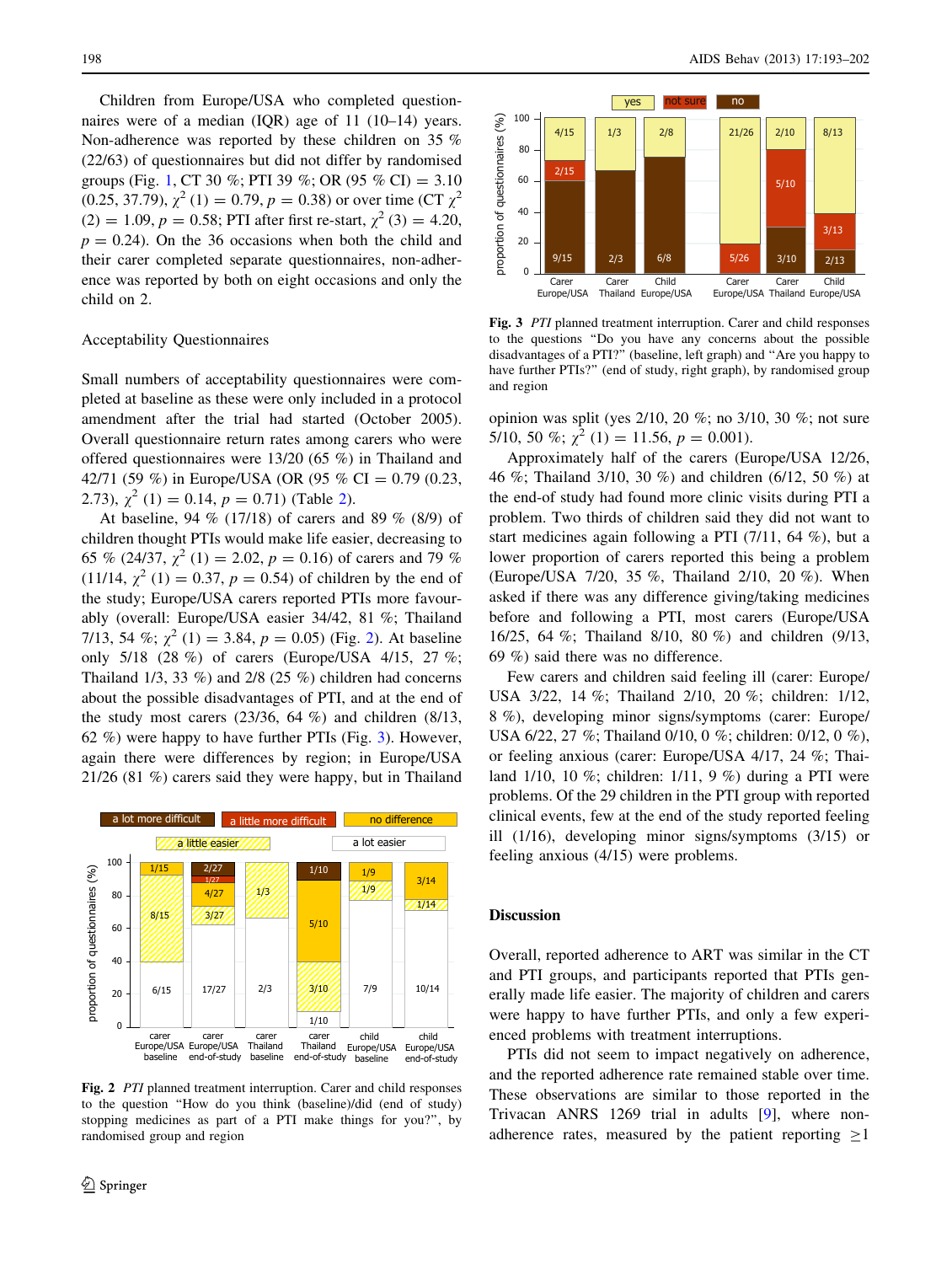missed dose in the last 4 days, were 11.1 % in the CT group and 11.3 % in the interruption group. Reported adherence was also comparable to previous non-interruption studies in children, which used similar questionnaires. For example, PACTG 219C [[18\]](#page-8-0) reported ''missed doses over the 3 days before the study visit'' for 324/2088 (16 %) subjects and PENTA 5 [[15\]](#page-8-0) reported "forgot one or more doses in the last 7 days'' on 69/265 (26 %) questionnaires. A recent literature review on paediatric adherence to ART [\[19](#page-8-0)] revealed a comparable overall adherence rate of 73 % when adherence was assessed by caregiver report.

Better adherence was reported in Thailand than Europe/ USA. This is in line with the recent literature review [\[19](#page-8-0)], where adherence was better in low/middle income compared to high-income countries. Correspondingly, Thai carers found PTIs less acceptable, and it therefore appears carers in Thailand preferred to give ART medication routinely. There could be a number of reasons for this observation. Firstly, Thai carers may have had concerns about their children falling ill when ART was stopped; ART only became widely available in Thailand in the last few years and before ART was introduced, about 500,000 adults and 12,000 children died of AIDS [[20\]](#page-8-0). Secondly, most questionnaires in Thailand were completed by a carer other than the child's parents. It is possible that the non-biological parents in Thailand, usually grandparents or relatives, have witnessed one or more family members dying of AIDS; therefore, they are more concerned about the children not being on continuous ART. Lastly, at baseline, all children from Thailand had only been exposed to two ART classes and, on average, had taken ART for a much shorter period of time (median  $\langle 3 \rangle$  years) than children in Europe/USA. Therefore the desire to stop medication may have been less than is Europe/USA, where children had already taken ART for a median of 7 years.

An excess of minor clinical events; mainly haematological/lymphatic system disorders, dermatological (rashes) and CNS/psychiatric (most commonly headaches), were observed in PTI group of PENTA 11 [\[14](#page-8-0)]. However, these events did not appear to impact on acceptability of PTIs. Instead, carers and children reported that practical issues, such as more clinic visits and re-starting medication, were more problematic than illness. Though mainly descriptive, comments on acceptability questionnaires were of interest. They were mainly positive, and included ''She will have a break, she can enjoy staying over with friends and family who don't know her diagnosis'', ''no need to wake up early", "I have been very well without treatment", and ''The child had normal life''. However, a number of children commented on practical problems; "I have now restarted the medication and I am finding this more difficult because of short term side effects'', and ''I had to go to the clinic every 2 weeks''.

Although using a different tool in smaller numbers, our results differ from the SMART [[13\]](#page-8-0) and DART [[21\]](#page-9-0) trials in adults. In SMART a total of 1225 patients had QOL assessments over a mean follow-up time of 2.4 years, and whenever QOL outcomes differed, the results were inferior among patients in the CD4-guided episodic therapy group compared with the CT group; excluding participants with disease progression had minimal effect on QOL comparisons [\[13](#page-8-0)]. Participants in the DART trial completed acceptability questionnaires at termination of structured treatment interruption (STI)  $(n = 408)$ : 36 % reported STIs made things ''a little/lot harder'', 31 % ''no different'' and 32 % "a little/lot easier" [[21\]](#page-9-0). Similarly, higher proportions of participants in the STI group within DART reported feeling ill (38 %) or anxious (42 %) was a problem during STI, than in PENTA 11. However comparable proportions of DART participants said they were willing to interrupt ART again (62 %). Of note, CD4 counts at interruption in both SMART and DART trials were lower than in PENTA 11; however, although DART patients had late stage HIV disease, it is also true that 26 % of children in PENTA 11 had experienced an AIDS event prior to entry.

Two smaller studies in adults observed no difference in QOL for patients experiencing STIs. Firstly, the STAC-CATO trial  $(n = 379)$  [\[22](#page-9-0)] observed no difference in QOL or mental health between the CT and CD4-guided interruption arms. Secondly, the AIDS Clinical Trials Group 5170 observational study of 167 asymptomatic HIVinfected patients who wished to discontinue ART found QOL did not change during a prolonged treatment interruption [[23\]](#page-9-0).

There are several limitations of this study; firstly, the low questionnaire return rate, particularly in the PTI group within Europe/USA. Although reasons for not completing a questionnaire were not formally collected, comments from staff at the participating European sites were that they were reluctant to give patients the questionnaires so regularly, as families already had lengthy clinic appointments, especially in the PTI group. Secondly, the small sample size of children from Thailand means the role of bias when comparing Europe/USA and Thailand cannot be ruled out. Thirdly, the assessment of adherence was through selfreported measures and therefore the results presented are a subjective measure of adherence. Also, the VAS had not been used to assess adherence in this population previously. Lastly, combining adherence data from questionnaires from all time points per group meant that comparisons between groups at specific time points were not made.

PENTA 11 was a pilot study in children, and the strategy of treatment interruptions needs further evaluation within a larger trial to clarify whether PTIs have a future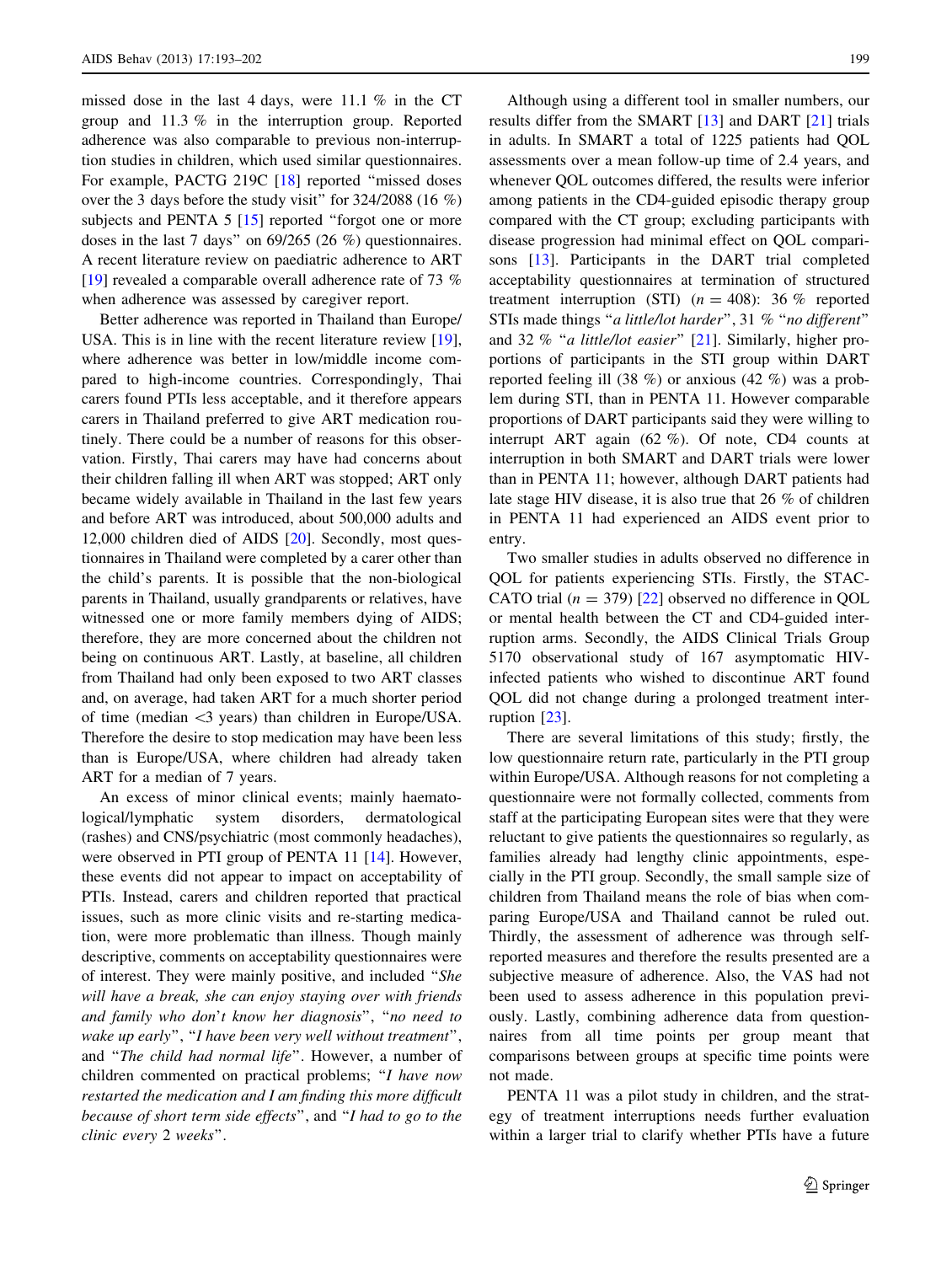role in paediatric HIV management. Two large African paediatric treatment interruption trials will report shortly (BANA II  $[24]$  $[24]$  and CHER  $[25]$  $[25]$ ), and will further assess the impact of PTIs on the QOL in children. However, in the subset of children who answered questionnaires, treatment interruptions do not appear to have a negative impact on reported adherence, although adherence was lower in Europe/USA than Thailand. The acceptability of PTIs was reasonable in this small sample, with the majority of families indicating they were happy to have further PTIs. Increased clinic visits and re-starting ART after PTI appeared to be the main issues with treatment interruption.

Acknowledgments We thank all the children, families and staff from the centres participating in the PENTA 11 (TICCH) Trial. Sources of support: PENTA is a Co-ordinated Action of the European Commission, supported by the seventh framework programme (FP7/ 2007–2013) under the EUROCOORD agreement number 260694, the sixth framework contract number LSHP-CT-2006-018865 and the fifth framework contract number QLK2-2000-00150. The PENTA 11 trial was sponsored by the PENTA Foundation in Europe and Thailand, and by NICHD in the USA. The trial was co-ordinated by four Trials Centres: the Medical Research Council (MRC) Clinical Trials Unit, London (with support from the MRC), INSERM SC10, Paris (supported by ANRS Agence Nationale de Recherche sur le Sida), Program for HIV Preventions and Treatment, Chiang Mai, Thailand (with support from the PENTA Foundation and Institut de Recherche pour le Développement—URI 174) and Westat, Maryland, USA (supported by National Institute of Child Health and Human Development). Clinical sites in the UK were supported by a grant from the MRC; sites in Italy were supported by a grant from the Instituto Superiore di Sanita`-Progetto Terapia Antivirale 2004, 2005; sites in France were supported by the ANRS.

Open Access This article is distributed under the terms of the Creative Commons Attribution License which permits any use, distribution, and reproduction in any medium, provided the original author(s) and the source are credited.

## Appendix: Paediatric European Network for Treatment of AIDS (PENTA) 11 Trial Team

PENTA Steering Committee: J-P Aboulker, J Ananworanich, A Babiker, E Belfrage, S Bernardi, S Blanche, A-B Bohlin, R Bologna, DM Burger, K Butler, G Castelli-Gattinara, H Castro (nee Green), P Clayden, A Compagnucci, JH Darbyshire, M Debré, A Faye, R de Groot, M della Negra, D Duiculescu, C Giaquinto (chairperson), DM Gibb, I Grosch-Wörner, M Hainault, L Harper, N Klein, M Lallemant, J Levy, H Lyall, M Marczynska, M Mardarescu, MJ Mellado Peña, D Nadal, T Niehues, C Peckham, D Pillay, JT Ramos Amador, L Rosado, R Rosso (deceased), C Rudin, Y Saidi, HJ Scherpbier, M Sharland, M Stevanovic, C Thorne, PA Tovo, G Tudor-Williams, N Valerius, AS Walker, S Welch, U Wintergerst.

PENTA 11 Executive Committee: J-P Aboulker, A Babiker, DM Burger, A Compagnucci, JH Darbyshire, M Debré, C Giaquinto, DM Gibb, H Castro (nee Green), L Harper, N Klein, M Lallemant, H Lyall, L Mofenson, J Moye, D Nadal, Y Saïdi.

PENTA 11 Pharmacology Group: DM Burger, TR Cressey, E Jacqz-Aigrain, S Khoo, JM Tréluyer.

PENTA 11 Immunology/Virology Group: A De Rossi, N Klein, J Moye, N Ngo-Giang-Huong, MA Muñoz Fernandez, D Pillay.

PENTA 11 Data Safety and Monitoring Committee: C Hill (chairperson), P Lepage, A Pozniak, S Vella.

Trials centres:

INSERM SC10, France: J-P Aboulker, A Compagnucci, G Hadjou, S Léonardo, Y Riault, Y Saïdi.

MRC Clinical Trials Unit, UK: A Babiker, L Buck, JH Darbyshire, L Farrelly, S Forcat, DM Gibb, H Castro (nee Green), L Harper, L Harrison, J Horton, D Johnson, S Moore, C Taylor, AS Walker.

PHPT, Thailand: S. Chalermpantmetagul, TR Cressey, R. Peongjakta, S. Chailert, F Fregonese, G Jourdain, M Lallemant, N Ngo-Giang-Huong.

Westat/NICHD, USA: D Butler, C Carlton, D Collins, G Kao, L Mofenson, J Moye, S Van Buskirk, S Watson.

Clinical sites (Pharmacists (P), Virologists/ immunologists(L)):

France: Hôpital Femme-Mère-Enfant, Lyon: S Corradini, D Floret, TT Le Thi (L); Hôpital de l'Archet, Nice: F Monpoux, J Cottalorda, JC Lefebvre, S Mellul; Hôpital Cochin Port-Royal, Paris: N Boudjoudi, G Firtion, M Denon, F Picard (L); Hôpital Robert Debré, Paris: A Faye, D Beniken (L), F Damond (L); G.Alexandre (L); Hôpital Purpan, Toulouse: J Tricoire, F Nicot (L); Hôpital Saint-Vincent de Paul, Paris: A Krivine (L); D Rivaux; Hôpital Necker, Paris: ML Chaix.

Germany: Universitäts-kinderkliniken, Munich: U Wintergerst, G Notheis, G Strotmann, S Schlieben.

Italy: Università di Padova: C Giaquinto, O Rampon, M Zanchetta; Universita` di Genova: R Rosso, F Ginocchio, C Viscoli; Ospedale Bambino Gesù, Rome: G Castelli-Gattinara, S Bernardi, A Martino, G Pontrelli, C Concato (L); Ospedale S. Chiara, Trento: A Mazza, G Rossetti (L).

Poland: Medical University of Warsaw/Regional Hospital of Infectious Diseases, Warsaw: M Marczynska, S Dobosz, A Oldakowska, J Popielska, M Doroba, J Stanczak, G Stanczack, T Dyda.

Spain: Hospital Universitario 12 de Octubre, Madrid: MI González Tomé, R Delgado García, MT Fernandez Gonzalez; Hospital Carlos III, Madrid: M Jose´ Mellado Peña, P Martín-Fontelos, R Piñeiro Pérez, M. Penin, I Garcia Mellado, AF Medina, B Ascencion (L); Hospital Universitario de Getafe, Madrid: JT Ramos Amador, I Garcia Bermejo (L), JA Garcia Vela (L), I Martin Rubio (L); Hospital General Universitario Gregorio Marañón, Madrid: D Gurbindo, ML Navarro Gomez, JL Jimenez (L),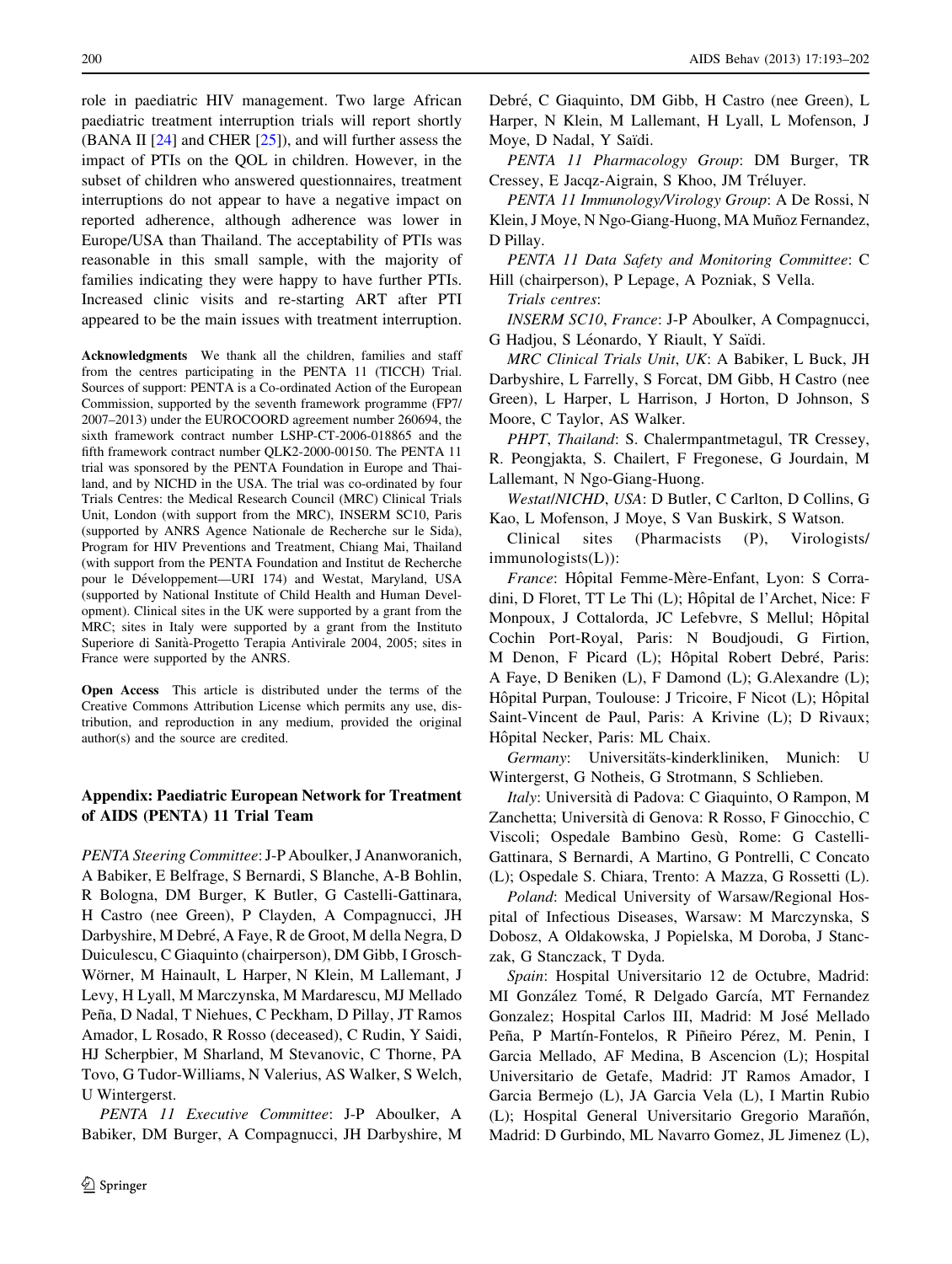<span id="page-8-0"></span>MA Muñoz-Fernandez (L), A. Garcia Torre (L): Hospital Infantíl La Paz, Madrid: MI de José Gómez, MC García Rodriguez; Hospital Materno-Infantil, Málaga: D Moreno Pérez, E Núñez Cuadros; Hospital Infantil La Fe, Valencia: F Asensi-Botet, A Pérez, MD Pérez Tamarit, M Gobernado Serrano (L), A Gonzales Molina (L).

Switzerland: University Chidren's Hospital, Zurich: C Kalhert, D Nadal, M Dobrovoljac, C Berger, G Nobile, S Reinhard (L); National Laboratory for Retrovirus, Zurich: J.Schupbach.

Thailand: HIV-NAT, the Thai Red Cross AIDS Research Centre, Bangkok: T Bunupuradah, J Ananworanich, T Puthanakit, C Pancharoen, O Butterworth, C Phasomsap, T Jupimai, S Ubolyam (L), P Phanuphak; Nakornping Hospital, Chiang Mai: S Kanjanavanit, T Namwong, D Chutima (P) and M Raksasang (L).

UK: Imperial College Hospital Healthcare Trust, London: H Lyall, G Tudor-Williams, C Foster, D Hamadache, S Campbell, C Newbould, C Monrose, D Patel (P), S Kaye (L); Chelsea and Westminster Hospital, London: H Lyall, P Seery, D Hamadache, A Wildfire (L); Great Ormond Street Hospital for Children, London: V Novelli, DM Gibb, N Klein, D Shingadia, K Moshal, J Flynn, M Clapson, L Farrelly, A Allen, L Spencer, M Depala (P), M Jacobsen (L); University Hospital of North Staffordshire, Stoke on Trent: P McMaster, M Phipps, J Orendi, C Farmer; Newham University Hospital, London: S Liebeschuetz, O Sodeinde, D Shingadia, S Wong; Birmingham Heartlands Hospital: S Welch, Y Heath, S Scott, K Gandhi (P); University Hospitals Coventry & Warwickshire NHS Trust University Hospital: P Lewis, J Daglish; Royal Free and University College Medical School, London: D Pillay (L).

USA: SUNY Upstate Medical University, Syracuse NY: L Weiner, M Famiglietti; Howard University Hospital, Washington DC: S Rana, P Yu, J Roa; Children's Diagnostic & Treatment Center, Ft. Lauderdale, FL: A Puga, A Haerry, A Inman.

#### References

- 1. Gibb DM, Duong T, Tookey PA, Sharland M, Tudor-Williams G, Novelli V, et al. Decline in mortality, AIDS, and hospital admissions in perinatally HIV-1 infected children in the United Kingdom and Ireland. Br Med J. 2003;327(7422):1019.
- 2. Judd A, Doerholt K, Tookey PA, Sharland M, Riordan A, Menson E, et al. Morbidity, mortality, and response to treatment by children in the United Kingdom and Ireland with perinatally acquired HIV infection during 1996–2006: planning for teenage and adult care. Clin Infect Dis. 2007;45(7):918–24.
- 3. Paterson DL, Swindells S, Mohr J, Brester M, Vergis EN, Squier C, et al. Adherence to protease inhibitor therapy and outcomes in patients with HIV infection. Ann Intern Med. 2000;133(1):21–30.
- 4. Mannheimer S, Friedland G, Matts J, Child C, Chesney M. The consistency of adherence to antiretroviral therapy predicts

biologic outcomes for human immunodeficiency virus-infected persons in clinical trials. Clin Infect Dis. 2002;34(8):1115–21.

- 5. Amaya RA, Kozinetz CA, McMeans A, Schwarzwald H, Kline MW. Lipodystrophy syndrome in human immunodeficiency virus-infected children. Pediatr Infect Dis J. 2002;21(5):405–10.
- 6. Leonard EG, McComsey GA. Metabolic complications of antiretroviral therapy in children. Pediatr Infect Dis J. 2003;22(1): 77–84.
- 7. Menson EN, Walker AS, Sharland M, Wells C, Tudor-Williams G, Riordan FA, et al. Underdosing of antiretrovirals in UK and Irish children with HIV as an example of problems in prescribing medicines to children, 1997–2005: cohort study. Br Med J. 2006; 332(7551):1183–7.
- 8. Ananworanich J, Gayet-Ageron A, Le Braz M, Prasithsirikul W, Chetchotisakd P, Kiertiburanakul S, et al. CD4-guided scheduled treatment interruptions compared with continuous therapy for patients infected with HIV-1: results of the Staccato randomised trial. Lancet. 2006;368(9534):459–65.
- 9. Danel C, Moh R, Minga A, Anzian A, Ba-Gomis O, Kanga C, et al. CD4-guided structured antiretroviral treatment interruption strategy in HIV-infected adults in west Africa (Trivacan ANRS 1269 trial): a randomised trial. Lancet. 2006;367(9527):1981–9.
- 10. Strategies for Management of Antiretroviral Therapy (SMART) Study Group, El-Sadr WM, Lundgren JD, Neaton JD, Gordin F, Abrams D, Arduino RC. CD4+ count-guided interruption of antiretroviral treatment. N Engl J Med. 2006;355(22):2283–96.
- 11. Palmisano L, Giuliano M, Bucciardini R, Fragola V, Andreotti M, Galluzzo C, et al. Determinants of virologic and immunologic outcomes in chronically HIV-infected subjects undergoing repeated treatment interruptions: the Istituto Superiore di Sanita-Pulsed Antiretroviral Therapy (ISS-PART) study. J Acquir Immune Defic Syndr. 2007;46(1):39–47.
- 12. DART Trial Team. Fixed duration interruptions are inferior to continuous treatment in African adults starting therapy with CD4 cell counts\200 cells/microl. AIDS. 2008;22(2):237–47.
- 13. Burman WJ, Grund B, Roediger MP, Friedland G, Darbyshire J, Wu AW. The impact of episodic CD4 cell count-guided antiretroviral therapy on quality of life. J Acquir Immune Defic Syndr. 2008;47(2):185–93.
- 14. Paediatric European Network for Treatment of AIDS. Response to planned treatment interruptions in HIV infection varies across childhood. AIDS. 2010;24(2):231–41.
- 15. Gibb DM, Goodall RL, Giacomet V, McGee L, Compagnucci A, Lyall H. Adherence to prescribed antiretroviral therapy in human immunodeficiency virus-infected children in the PENTA 5 trial. Pediatr Infect Dis J. 2003;22(1):56–62.
- 16. LePrevost M, Green H, Flynn J, Head S, Clapson M, Lyall H, et al. Adherence and acceptability of once daily Lamivudine and abacavir in human immunodeficiency virus type-1 infected children. Pediatr Infect Dis J. 2006;25(6):533–7.
- 17. Gould D, Kelly D, Goldstone L, Gammon J. Examining the validity of pressure ulcer risk assessment scales: developing and using illustrated patient simulations to collect the data. J Clin Nurs. 2001;10(5):697–706.
- 18. Williams PL, Storm D, Montepiedra G, Nichols S, Kammerer B, Sirois PA, et al. Predictors of adherence to antiretroviral medications in children and adolescents with HIV infection. Pediatrics. 2006;118(6):e1745–57.
- 19. Butler L, Bain Brickley D, Chan J, Kennedy G, Rutherford G. Rates and determinants of adherence to antiretroviral therapy (ART) in infants, children and adolescents: a systematic review. In: XVIII International AIDS Conference, Vienna, Austria, 18–23 July 2010.
- 20. UNAIDS. Report on the global HIV/AIDS epidemic 2008. Geneva: UNAIDS; 2008.